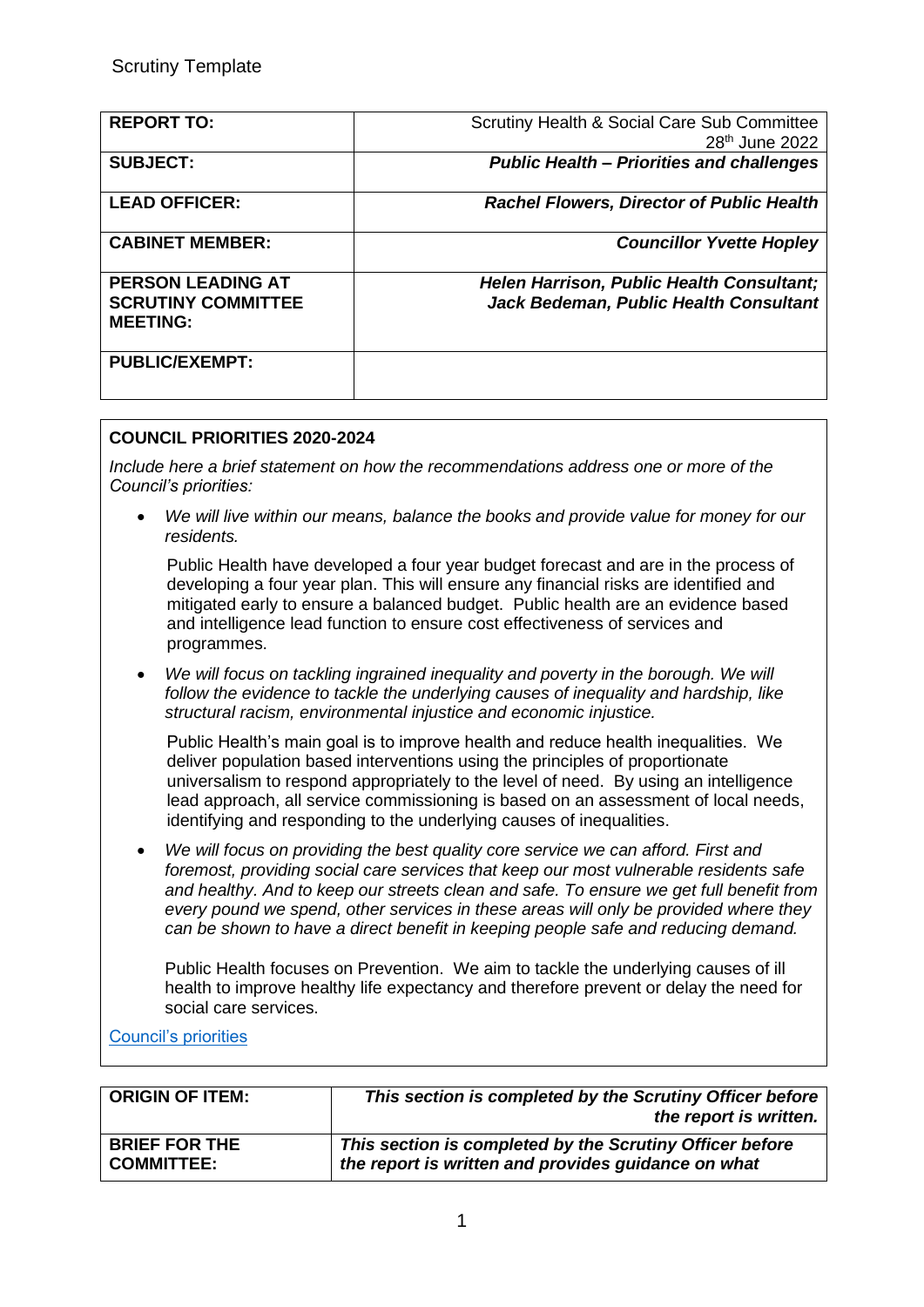| information should be included in the report Example<br>wording: |
|------------------------------------------------------------------|
| "To review/consider/examine [what]"                              |

*Any additional guidance to report author from Scrutiny Officer:*

#### **1. EXECUTIVE SUMMARY**

This report contains a high level overview of the function and priorities of the Public Health Service in 2022/23 and how they align with the Executive Mayor's priorities. It provides the Sub Committee with a summary of the main challenges to delivery and how performance will be measured.

## **2. PUBLIC HEALTH PRIORITIES AND CHALLENGES**

#### 2.1 Background

#### *2.1.1 What is Public Health?*

Public health is about helping people to stay healthy and reduce the risk of getting diseases and illnesses. We do this by protecting health, improving health and ensuring we have safe, effective, and equitable services in place.

Our ultimate vision is to improve and protect the people of Croydon's health and wellbeing, and to improve the health of the most vulnerable fastest (reducing health inequalities).

Public Health uses intelligence and evidence to identify population health challenges to inform population level interventions and influence the work of the council and its partners to improve the health outcomes of the population.

The Director of Public Health is a statutory officer with specific duties written in statute, who is also accountable to the Secretary of State for Health and Social Care. The Director of Public Health is particularly unique in their duty to provide an independent Director of Public Health annual report which the Council has a duty to publish. The public health team is comprised of public health specialists who are from a medical or other specialist background, that offer technical expertise to the council and NHS partners. Public Health Consultants are regulated by the General Medical Council and the UK Public Health Register to ensure they adhere to professional competencies set by the Faculty of Public Health.

Public Health sits within the Assistant Chief Executive Directorate, reflecting the strategic nature of Public Health work and the need to address the 'wider determinants' of health beyond the traditional health and care system.

#### *2.1.2 The Public Health Approach*

- **Whole population** Public Health focuses on understanding and addressing the health needs of groups of people rather than individuals.
- **A focus on inequalities** Public Health aims to reduce inequalities in health by understanding the risk and protective factors impacting on groups of people suffering disproportionately from poor health outcomes. A proportionate universalism approach is used to target universal services and resources to reach those most in need.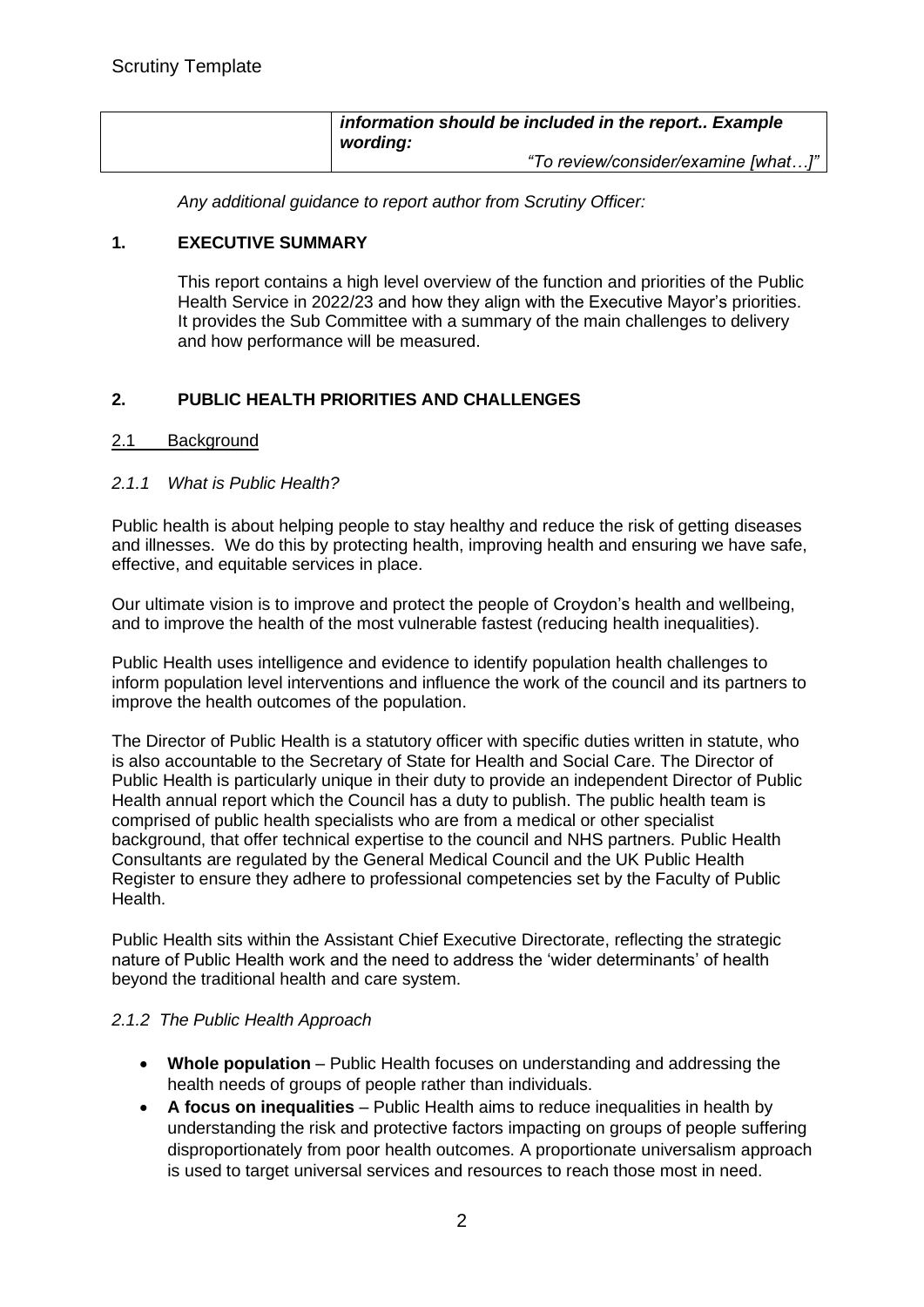- **Evidence based and intelligence lead** Public health draws upon academic research, local and national data and local knowledge to assess local needs and make recommendations for action. This helps to ensure that the services we commission are based on what we know to work and are targeted at the groups experiencing the worst inequity and outcomes and are therefore cost effective.
- **Whole system collaboration** Public Health work across the NHS and Local Government to achieve health gains. We are system leaders who play a key role in coordinating efforts across the Borough to reduce duplication and maximise the public pound.
- **Lifecourse approach**  Public health adopts a life course approach. We identify opportunities throughout life to improve and protect health; beginning with preconception, supporting children and families, young people, working age adults and older people.

## 2.2 What are the key Public Health Challenges and areas of progress in Croydon?

## *2.2.1 Children and Young People*

- The under 18s conception rate is **18.5 per 1,000** which is **worse** than the London average but **similar** to the England average
- Year 6 prevalence of obesity is at **25.1%** which is **worse** than the London and England average
- Levels of breastfeeding and smoking in pregnancy are **better** than the England average. Smoking at time of delivery is **decreasing** in recent trends.
- When child immunisation coverage is compared to the England average Croydon is **significantly worse** in all immunisations with Hib/MenC boosters (5 years) and HPV vaccination coverage **decreasing** in recent trends
- Croydon is also **worse** than the London average for most childhood immunisation coverage and is only **better** than London for HPV vaccination coverage

### *2.2.2 Adults and Older People*

- The estimated diabetes diagnosis rate is **66.4%** which is **lower** than the London and England averages
- The rates of hip fractures in older people (aged 65+) is **496 per 100,000** which is **better** than the England and **similar** to London averages.
- The rate for alcohol-related hospital admissions is **494 per 100,000** which is **better**  than the average for England and London. This represents **1,700** admissions per year.
- The rate for self-harm hospital admissions is **76 per 100,000** and decreasing in recent trends, it is **better** than the average for England but **similar** to London. This represents **290** admissions per year.
- Estimated levels of smoking prevalence in adults (aged 18+) are at **12.4%** which is **similar** to London and England averages
- The rates of statutory homelessness not in priority need are **1.2 per 1,000** and are **decreasing** in recent trends but **above** the London average.

*Source: Public Health Outcomes Framework*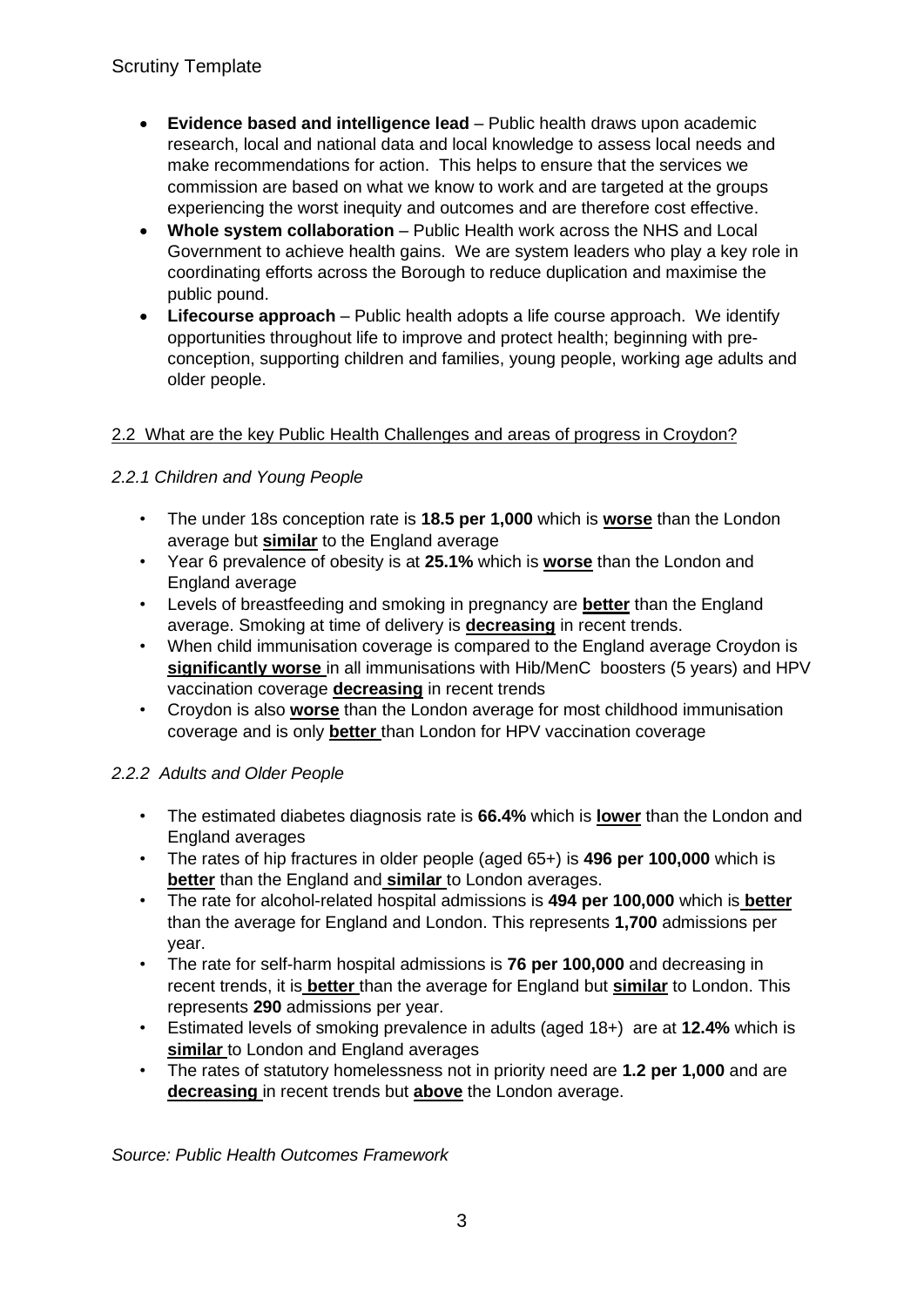# $\checkmark$  Areas of progress



The conception rate of under 18 year olds in Croydon has fallen and is now more in line with the regional and national averages.



The percentage of adult smokers in Croydon has been lower than in London and in England for the past 4 years.



The rate of falls in over 65 year olds has been dropping has been similar to London and England for the past 2 years.

# $\triangle$  Challenges



Childhood immunisation rates continue to be lower in Croydon than across London and England.



Over the last 3 years, the estimated dementia diagnosis rate for 65+ years has been increasing while in London and England it has been decreasing.



Croydon's proportion of adults (aged 18+) classified as overweight or obese is similar to the London average but should be lower.



Croydon has inequalities in life expectancy at birth. There remains geographic inequality in the distribution of deprivation in the borough with the North and East of the borough remaining more deprived than the South.

### 2.3 Public health Priorities 2022-2023

Three overarching priorities have been agreed upon for the Public Health Service Plan. More detail on the deliverables underneath each of these is provided in Appendix 1.

### **Priority one:** To protect the health of Croydon residents

**Priority two:** To improve the health of Croydon residents- with a focus on improving the health of those experiencing poor health fastest through a preventative approach and work to address the wider determinants of health

**Priority three:** Health intelligence - using data and evidence to support the Council and the NHS to utilise their resources to improve health and reduce health inequalities

### 2.4 Alignment to Mayoral Priorities

#### *2.4.1 Vulnerable people, health and social care*

As mentioned above (2.1.1), the role of public health is to protect and improve health and wellbeing. Public Health will support the Mayoral priorities particularly in relation to the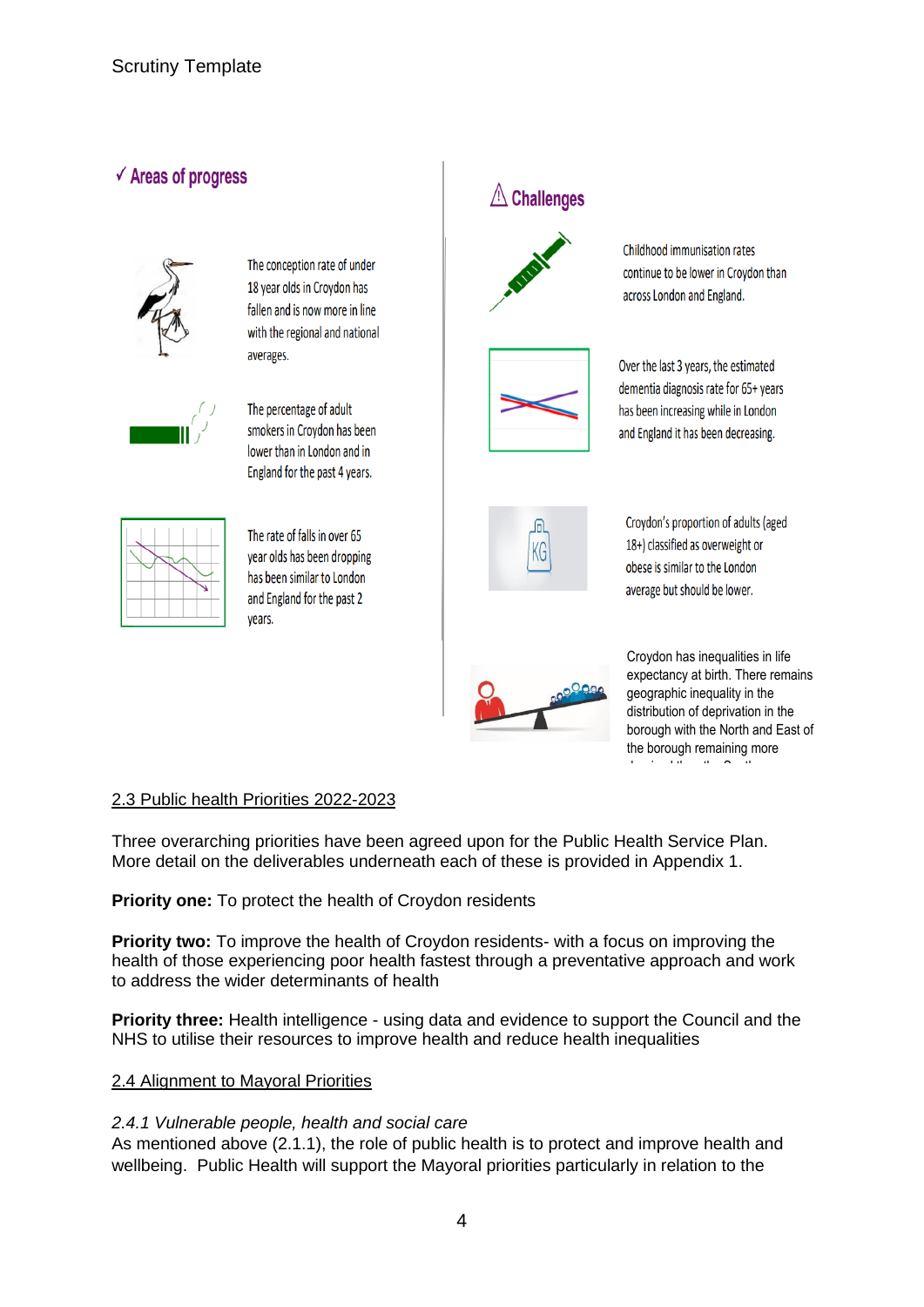reconstitution of the Health and Wellbeing Board and addressing health inequalities through advocating for effective and safe healthcare provision.

Public Health also lead on the priorities to reduce smoking and teenage pregnancy and to improve sexual health.

Through supporting health impact assessments and needs assessment, Public Health also advise the Council on how to ensure contracts maximise opportunities to improve health and reduce health inequalities.

### *2.4.2 Crime, Safety and Community*

Public Health are working with other Council departments on the Public Health Approach to Serious Youth Violence and the Director of Public Health is a standing member of the Community Safety Partnership. Public Health are undertaking an assessment of the risk and protective factors for youth violence across the life-course to make recommendations for policy and strategy.

#### *2.4.3 Finance*

Public Health utilise evidence and data to indicate cost-effective solutions to address poor health and health inequalities. This evidenced based approach can ensure we get best value for the public pound. Many public health interventions are cost saving for the NHS and social care, preventing or delaying the need for these services by improving health outcomes.

Public Health manage their budget within the Government allocated ring-fence and have a four-year forecast in place to ensure good financial management.

### *2.4.4 Listening to Croydon*

Public Health combine intelligence from data and evidence with resident and partner views and perceptions to make recommendations for strategy and policy through leading the Croydon Joint Strategic Needs Assessment. Public Health services incorporate resident engagement in the design and delivery of services. For example, Public Health is currently working with four grassroot voluntary sector organisations via appreciative inquiry to understand hyper-local needs. We are exploring how we can harness the connections, passion and dedication of these organisations and support them to reach their potential.

### 2.5 Public health Grant

Public Health receive a ring-fenced grant from the Department of Health and Social Care to fulfil the functions set out in the Health and Social Care Act 2012. The grant for 22/23 is £22.8M. This is allocated as follows:

| <b>Service Area</b>                     | Population                                                 | Spend            |
|-----------------------------------------|------------------------------------------------------------|------------------|
| Core Public Health                      |                                                            |                  |
| <b>Adult Healthy Behaviours</b>         | Working age adults and older<br>people                     | 950k             |
| <b>Substance Misuse</b>                 | All                                                        | 3.2 <sub>m</sub> |
| 0-19 Service                            | Early years, Families, Children and<br><b>Young People</b> | 6.4m             |
| Mental Wellbeing and Suicide Prevention | All                                                        | 300k             |
| <b>NHS Health checks</b>                | <b>Working age Adults</b>                                  | 200k             |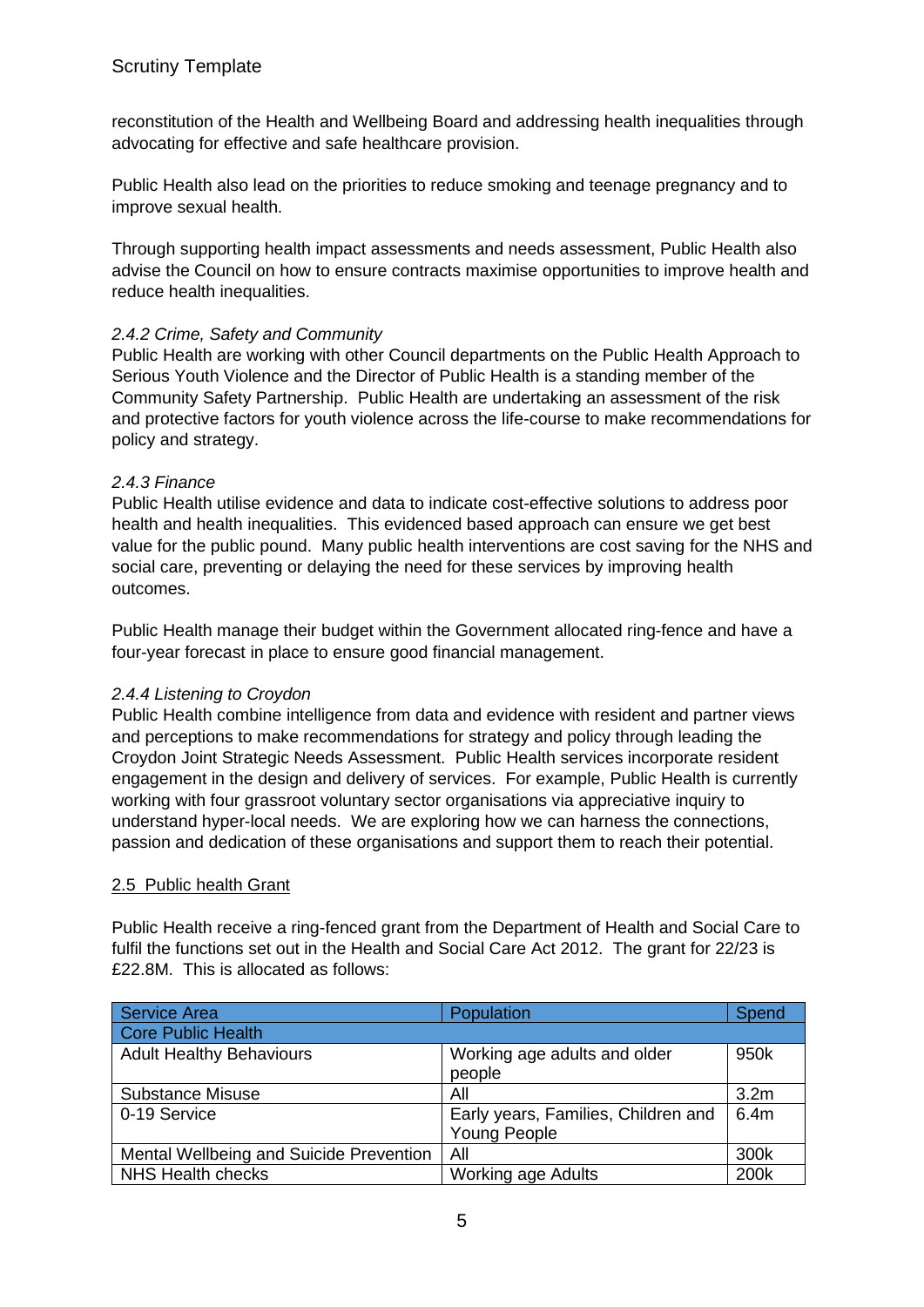| Sexual Health                                        | Children and Young People and<br>working age adults    | 6.1M             |
|------------------------------------------------------|--------------------------------------------------------|------------------|
| <b>Health Protection</b>                             | All                                                    | 120k             |
| <b>Children's Healthy Weight</b>                     | Early years, families and Children<br>and Young people | 300k             |
| <b>Public Health Team</b>                            | All                                                    | 1.7 <sub>m</sub> |
| Youth Health and Wellbeing                           | Children and Young People                              | 300k             |
| <b>Public Health Outcomes in other Council Areas</b> |                                                        |                  |
| <b>Adult Social Care Programmes</b>                  | <b>Older People</b>                                    | 1 <sub>m</sub>   |
| Food Flagship                                        | All                                                    | 136k             |
| Parenting programmes                                 | Early years and families                               | 158k             |
| <b>Domestic Violence</b>                             | All                                                    | 350k             |
| <b>Community Fund</b>                                | All                                                    | 184k             |
| <b>Corporate Charges</b>                             |                                                        |                  |
| <b>Business support</b>                              |                                                        | 137k             |
| <b>Commissioning and Procurement</b>                 |                                                        | 437k             |
| Finance                                              |                                                        | 48k              |
| Legal                                                |                                                        | 50 <sub>k</sub>  |
| <b>SERCOP - Overheads</b>                            |                                                        | 603k             |

The Director of Public Health reports back on how the grant is spent each year to Government to ensure it is spent in line with the grant conditions.

### 2.6 Core Public Health Performance Monitoring

2.6.1 Performance metrics have been agreed for all service areas. The Public Health performance metrics reflect the statutory functions of public health as well as local needs. The Croydon position alongside London is provided for benchmarking purposes as well as a performance narrative to provide context to the current position and the work to maintain or improve standards, a full account of the current position and target position is provided in Appendix 2.

2.6.2 The Public Health grant is used to commission a range of statutory and required services such as Substance Misuse, 0-19 Service (School nursing, health visiting) and Sexual Health. The Adults and Children's Commissioning team oversee the performance of external providers against key performance indicators agreed with public health.

2.6.3 Public Health lead projects, strategies and action plans are developed using a project management approach with clear objectives, deliverables and where appropriate evaluation plans set out.

### 2.7 Challenges and opportunities

### *2.7.1 Underperformance of the Public Health Nursing 0-19 service (£6.6m budget)*

Health visiting service has a history of underperformance on the mandated checks (e.g. antental, new birth, 6-8w, 12m, 2-2.5y). If families are not being seen, there are potential safeguarding risks and early intervention opportunities that are not being implemented. The contract was renewed in August 2021 for 2 years and a Service Development Improvement Plan was put into place in September 2021. There has been limited improvement against performance targets. Croydon Health Services presented to CYP Scrutiny Committee in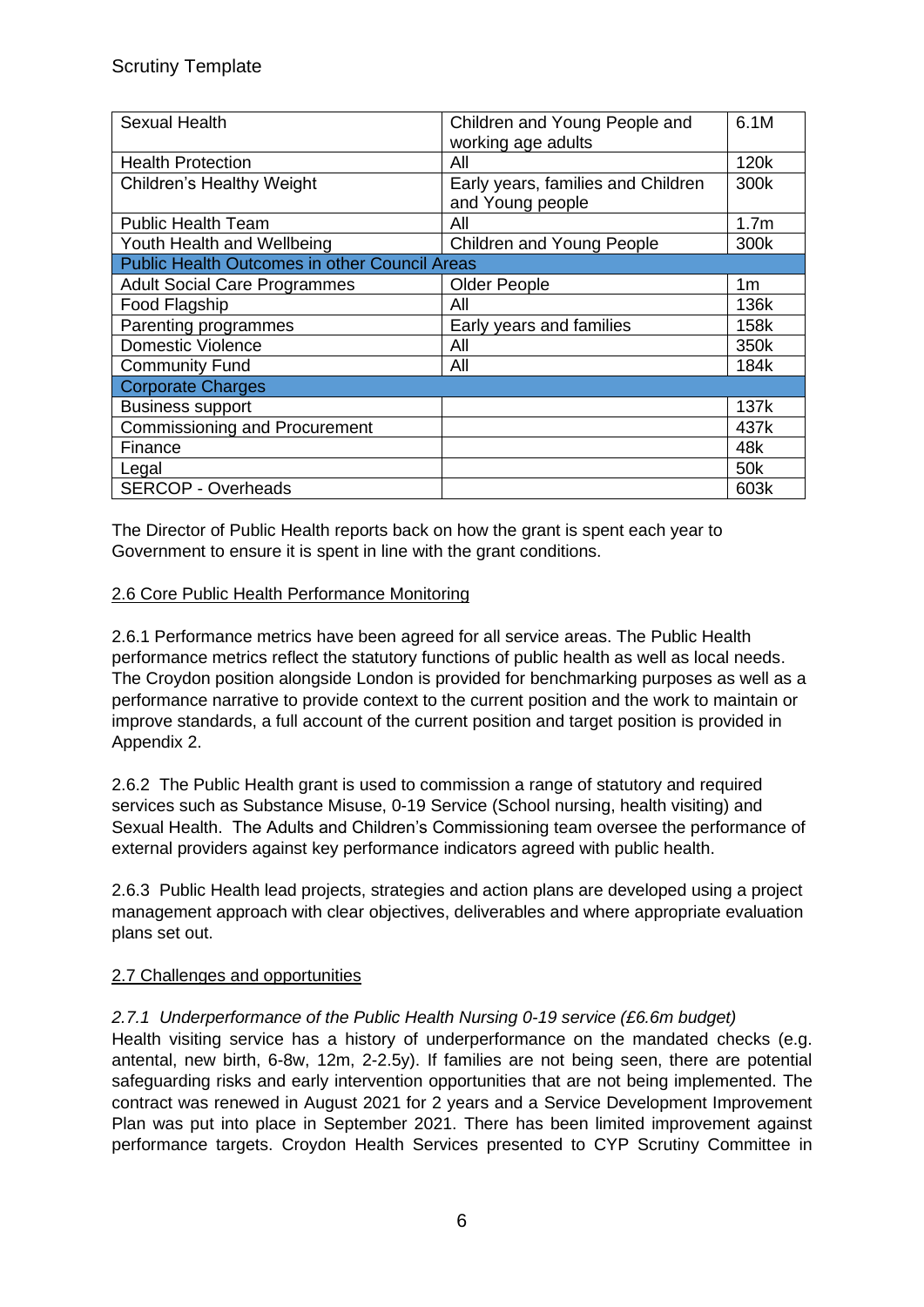November 2021 and was due to return in June 2022. There is an opportunity to explore recommissioning the service, subject to commissioning team capacity.

#### *2.7.2 Live well service redesign*

A redesign of the Live Well Service began pre-pandemic and was paused during 2020 and 2021. The service is currently provided in-house, however, staff recruitment to vacant posts has been a challenge meaning that the capacity within the service to provide support is limited. Public Health are now revisiting the service redesign to re-look at options for this service going forward.

#### *2.7.3 Sexual health service redesign*

There is the opportunity to redesign the way in which certain sexual health services are delivered in the community to improve contraception rates, decrease repeat terminations and increase chlamydia screening. Commissioning capacity is required to enable this.

#### *2.7.4 Supplementary Substance Misuse Treatment and Recovery Grant*

There is additional money coming from the Office for Health Improvement and Disparities (OHID) to help implement the new national drugs strategy, approx. £2 million over 3 years. The additional funding lasts for three years and stretches across the whole of substance misuse service provision with a particular emphasis on workforce development and reducing unmet need.

#### *2.7.5 Childhood Immunisations*

There is a history of low immunisation rates in Croydon. Immunisations were previously presented to Health and Social Care Scrutiny in November 2019. Public Health has a responsibility in seeking reassurance from the NHS around the delivery of immunisation programmes but are not responsible for commissioning or delivering these programs.

#### *2.7.6 South West London funding allocations*

There is an opportunity to ensure NHS lead public health programmes on healthy weight and smoking cessation are fairly resourced in Croydon and align well with the community offer. There is also an opportunity to ensure all NHS health inequalities funding is targeted proportionately to need, reflecting that Croydon has higher levels of deprivation that the rest of South west London as outlined in the [Core20](https://www.england.nhs.uk/about/equality/equality-hub/core20plus5/) data.

#### **CONTACT OFFICER:** *Helen Harrison, Consultant in Public Health helen.harrison@croydon.gov.uk*

#### **APPENDICES TO THIS REPORT**

*Appendix 1: Public Health Service Plan Priorities and deliverables 22/23 Appendix 2: Public Health Corporate Performance Metrics*

**BACKGROUND DOCUMENTS:** *[Complete for Part A reports only - list documents that have not been published previously]*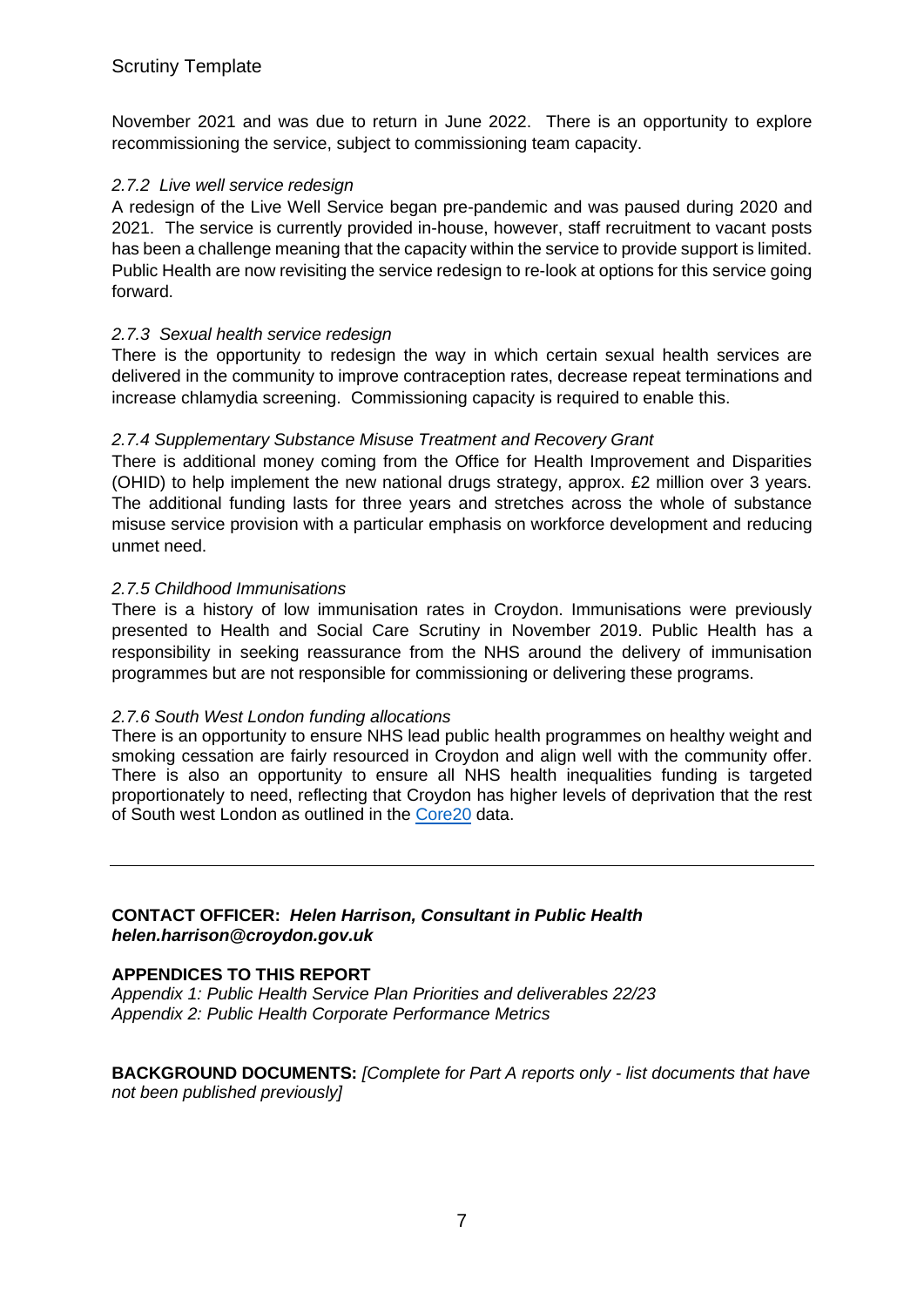## **Appendix 1: Public Health Service Plan Priorities and deliverables 2022/23**

**Priority one:** To protect the health of Croydon residents

- **(i)** Lead the multiagency Health Protection Forum to respond to threats to health from communicable disease and to drive system improvements in the uptake of vaccinations and immunisations.
- **(ii)** Lead the Croydon Covid19 response including improving uptake to Covid19 vaccination to manage the impact of a winter wave of infection.
- **(iii)**Take a Health in all policies approach to promote healthy environments e.g. through providing public health input and advice to licensing, the healthy catering commitment, air quality and the Green Plan.

**Priority two:** To improve the health of Croydon residents- with a focus on improving the health of those experiencing poor health fastest through a preventative approach and work to address the wider determinants of health

- **(i)** Commission, implement and/or embed the new service models to:
- **(ii)** Improve Adult Healthy Behaviours for smoking, alcohol and weight
- **(iii)**Support children and families to achieve a healthy weight by commissioning the child healthy weight programmme
- **(iv)**Enable early identification of risk factors for Long term conditions through a targeted approach to NHS Healthchecks
- **(v)** Provide input and influence to the SWL Prevention framework for acute trusts
- **(vi)** Improve Sexual health outcomes through the commissioned delivery of:
	- **E** Chlamydia Screening<br>**E** LARC
	- **LARC**
- **(vii)**Provide public health input and advice in the Safer Croydon Partnership including cochairing the Domestic Violence forum, providing input to share the Violence against Women and Girls strategy and supporting the wider work on reducing violence in vulnerable adolescents
- **(viii)** Support the revision of the terms of reference and governance structures of the Health and Wellbeing board, and influence delivery of the Health and Wellbeing **Strategy**
- **(ix)** Implement Public Mental Health offer to include:
	- **■** Mental Health First Aid training<br>■ Trauma informed training
	- Trauma informed training
	- 5 ways to wellbeing
	- Bereavement support
	- Well workforce strategy
- **(x)** Implementation of Best Start vision through:
	- **Driving improvements to Public Health Nursing service**
	- Supporting the development and implementation of the Early Years strategy
	- Review of parenting programmes and recommendations for future provision
	- Working with midwifery and health visiting services to support families to adopt health behaviours in readiness for pregnancy (healthy weight, smoking cessation, alcohol interventions)
	- Influence delivery of maternity services to improve health outcomes and reduce health inequalities through supporting an understanding of need and engagement.
	- Supporting childhood nutrition through the delivery of the healthy start programme and the breastfeeding programme.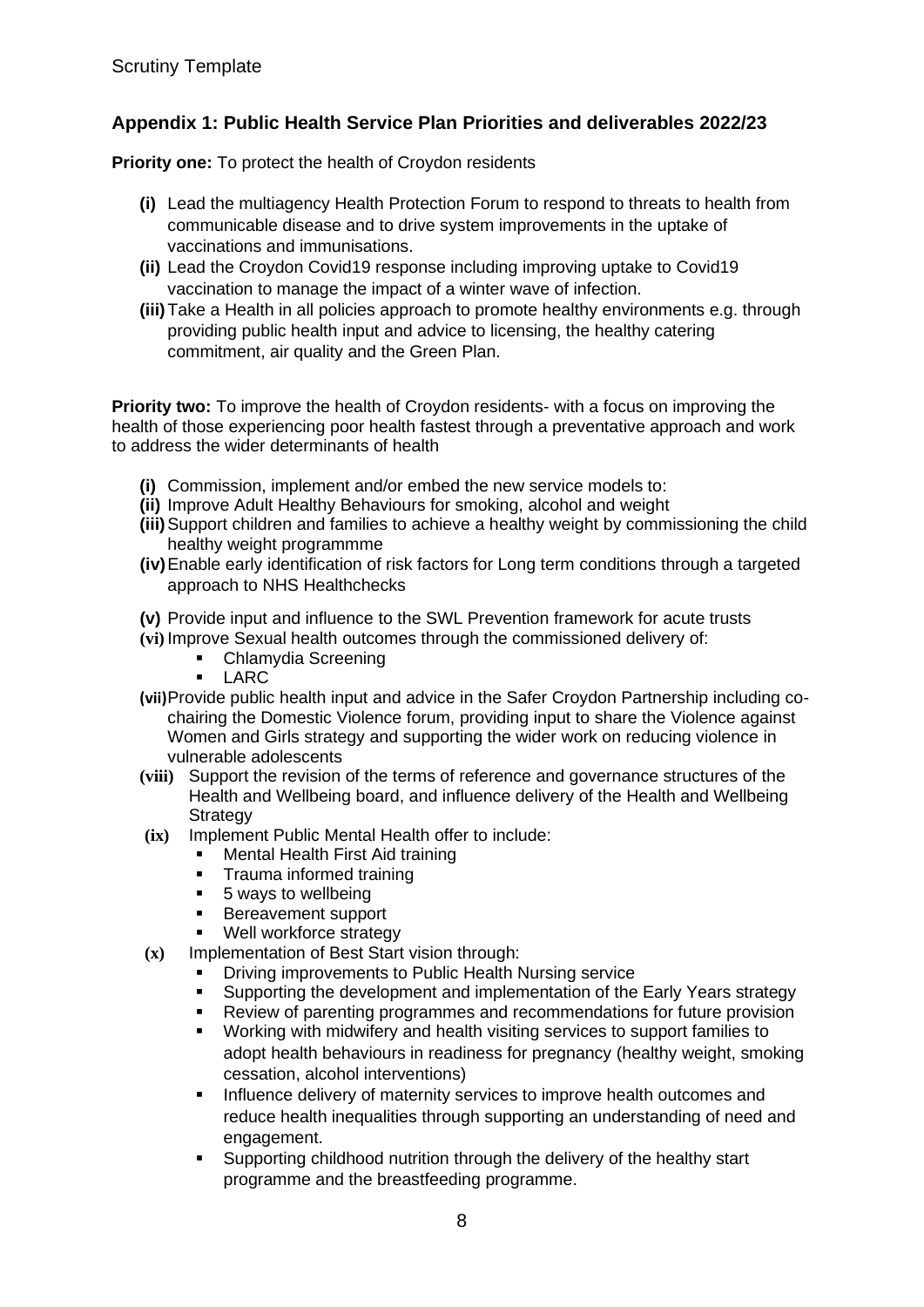- Supporting the Family Hubs development
- **(xi)** Champion population health in everything the Council, the NHS and its partners do through a health in all policies approach. Specifically:
	- Public health Consultant alignment to Directorates
	- Support Community Fund recommissioning to align with public health outcomes
	- Licensing and events
	- Healthy schools programmes (inc school superzones and oral health)
	- Green Plan
	- Championing food and healthy weight work
	- Support council air quality action plan
	- Develop/ refresh health improvement strategies/plans for Suicide Prevention, Tobacco Control and Substance Misuse
- **(xii)** Support SWL, Croydon place based and partnership organisations by providing specialist public health input to improve health and reduce inequalities

**Priority three:** Health intelligence - using data and evidence to support the Council and the NHS to utilise their resources to improve health and reduce health inequalities

- **(i)** Deliver the public health intelligence function
- **(ii)** Develop a high quality, thriving Public Health training function.
- **(iii)**Development of health intelligence products using all available data sets including Census 2022 including (all available on Croydon Observatory):
	- **Pharmaceutical Needs Assessment,**
	- Director of Public Health annual report,
	- **EXECTS Mental Health needs assessment**
	- Vulnerable adolescents needs assessment
	- Support to the Serious Youth Violence Review
	- **EXEC** Schools survey
	- **E** Support to Violence Against Women and Girls needs assessment
- **(iv)** Support SWL CCG, Croydon Place and partner organisations through providing intelligence and evidence for population health management to inform commissioning decisions and wider programme planning including:
	- **•** Shaping the place and system population health management strategies
	- Development of revised health and care plan outcomes and dashboard
	- Input into specific population health management projects at PCN, place and system levels.
- **(v)** Influence improvements in quality of health and social care provision through participation in forums including:
	- Safeguarding Boards
	- SEND Board
	- Child death overview panel
	- **Individual Funding requests**
	- Croydon Health Management Board
	- **Integrated Care Networks**
	- **Health and Care Sub Committee**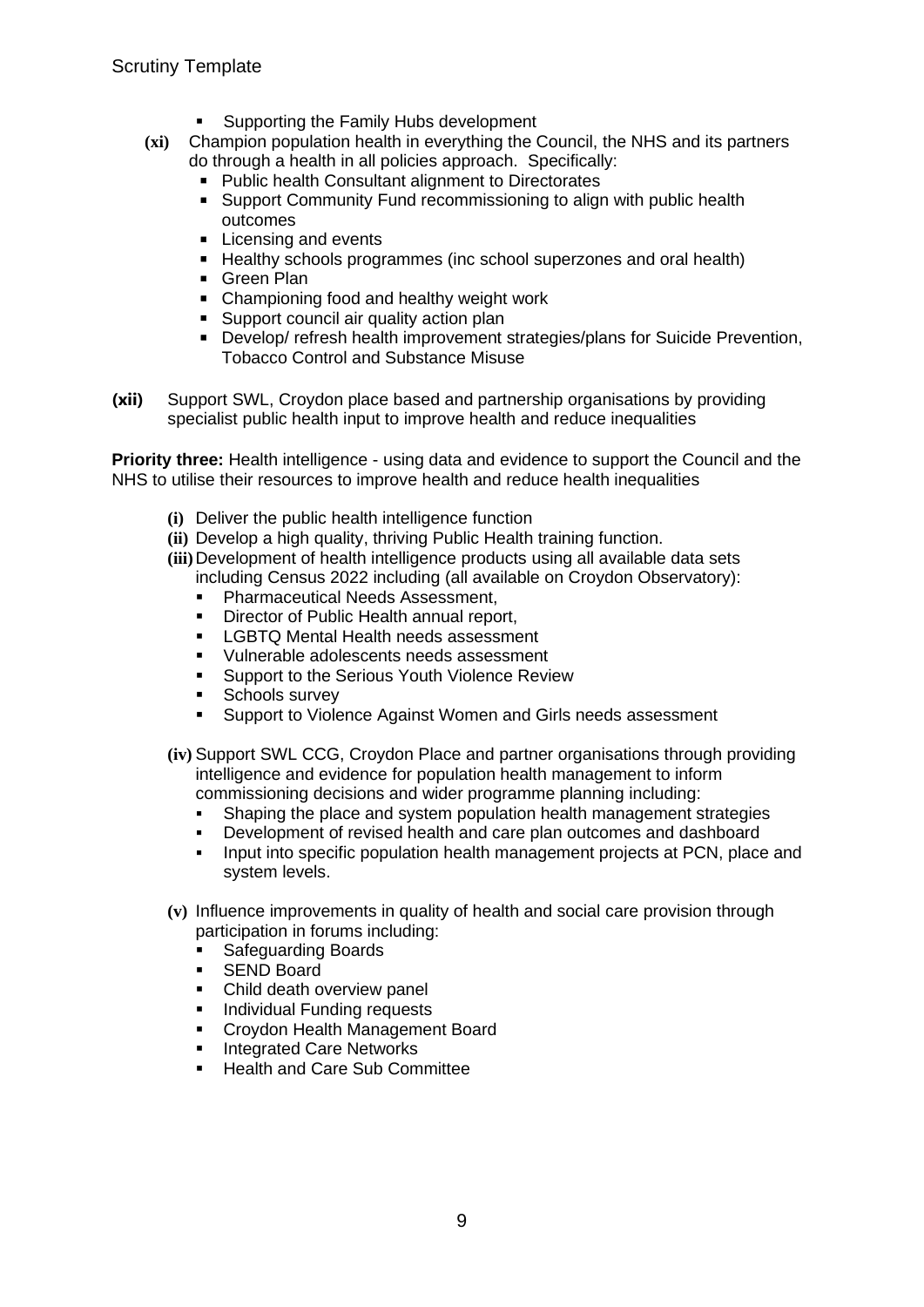# **Appendix 2: Public Health Corporate Performance Metrics**

|                                                                                                                                | <b>LATEST DATA</b><br><b>BENCHMARKING</b>       |                  |                  |               |                     |                  |                    |                                                                                                                                                                                                                                                                                                                                                                                 |
|--------------------------------------------------------------------------------------------------------------------------------|-------------------------------------------------|------------------|------------------|---------------|---------------------|------------------|--------------------|---------------------------------------------------------------------------------------------------------------------------------------------------------------------------------------------------------------------------------------------------------------------------------------------------------------------------------------------------------------------------------|
| <b>INDICATOR</b>                                                                                                               | <b>Bigger or</b><br><b>Smaller</b><br>is better | <b>Frequency</b> | <b>Timeframe</b> | <b>Target</b> | Croydon<br>position | <b>Timeframe</b> | London<br>position | <b>COMMENTS ON CURRENT</b><br><b>PERFORMANCE</b>                                                                                                                                                                                                                                                                                                                                |
| % of the<br>eligible<br>population<br>offered an<br><b>NHS Health</b><br>Check who<br>received one<br>(% uptake)               | Bigger is<br>better                             | Quarterly        | Q2 21/22         | 28%           | 30%                 | Q2 21/22         | 48%                | Target is current 25th percentile within<br>London.<br>Croydon has a targeted approach to NHS<br>Healthchecks provision that focuses on<br>those most at risk of poor health<br>outcomes rather than the entire eligible<br>population. The focus is on improving<br>uptake of healthchecks by those who<br>have been offered rather than increasing<br>the population invited. |
| % opiates<br>and/or crack<br>cocaine users<br>not in<br>treatment                                                              | Smaller is<br>better                            | Annual           | 2020/21          | 64.5%         | 67.8%               | 2020/21          | 64.5%              | Target is current London average.<br>We have recently commissioned a new<br>provider and have additional funding<br>coming through from central government<br>with a focus on increasing numbers in<br>treatment.                                                                                                                                                               |
| STI testing<br>rate (per<br>100,000<br>people aged<br>15-64,<br>excludes<br>chlamydia<br>testing in<br>those aged<br>under 25) | Bigger is<br>better                             | Annual           | 2020             | 5682.6        | 4099.1              | 2020             | 9,136.30           | Target is current 25th percentile within<br>London.<br>Testing rate has fallen in Croydon as in<br>London and England during the<br>pandemic. This could be due to less<br>testing services offered or down to there<br>being a genuine reduction in demand<br>during periods of lockdown. We are<br>currently putting in place a new S75<br>contract with our local provider.  |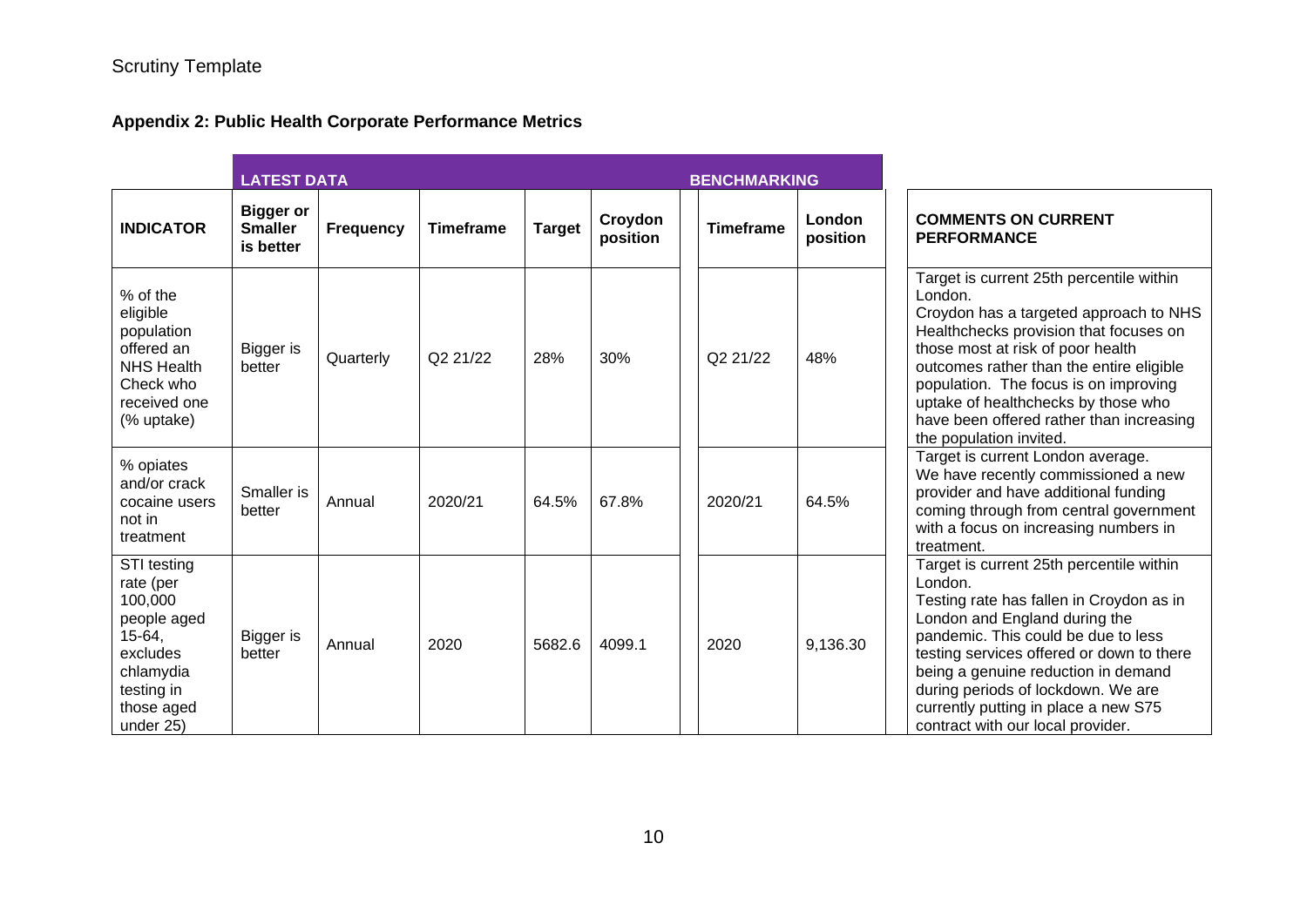|                                                                                                             | <b>LATEST DATA</b><br><b>BENCHMARKING</b>       |           |                  |               |                     |                  |                           |                                                                                                                                                                                                                                                                                                                                                                    |
|-------------------------------------------------------------------------------------------------------------|-------------------------------------------------|-----------|------------------|---------------|---------------------|------------------|---------------------------|--------------------------------------------------------------------------------------------------------------------------------------------------------------------------------------------------------------------------------------------------------------------------------------------------------------------------------------------------------------------|
| <b>INDICATOR</b>                                                                                            | <b>Bigger or</b><br><b>Smaller</b><br>is better | Frequency | <b>Timeframe</b> | <b>Target</b> | Croydon<br>position | <b>Timeframe</b> | <b>London</b><br>position | <b>COMMENTS ON CURRENT</b><br><b>PERFORMANCE</b>                                                                                                                                                                                                                                                                                                                   |
| Total<br>prescribed<br>LARC (per<br>1,000 women<br>aged 15-44)                                              | Bigger is<br>better                             | Annual    | 2020             | 27.0          | 29.4                | 2020             | 27.0                      | Target is current London average.<br>LARC prescriptions have fallen in<br>Croydon as in London and England<br>during the pandemic. LARC is offered<br>both in the community and the hospital<br>and we are reviewing our community<br>provision currently with procurement in<br>mind for $23/24$                                                                  |
| % of those<br>eligible tested<br>for HIV                                                                    | Bigger is<br>better                             | Annual    | 2020             | 60.3%         | 64.6%               | 2020             | 54.7%                     | Target is current 75th percentile within<br>London.<br>Testing rate has fallen in Croydon as in<br>London and England during the<br>pandemic though remains comparatively<br>high. HIV point of care testing currently<br>takes place at CHS A+E whilst we work<br>with partners in HIV through the SRH<br>partnership board to increase access to<br>HIV testing. |
| % of abortions<br>that are<br>repeats (i.e.<br>involve a<br>women who<br>has had a<br>previous<br>abortion) | Smaller is<br>better                            | Annual    | 2020             | 45.6%         | 51.4%               | 2020             | 44.0%                     | Target is current 25th percentile within<br>London.<br>Given historic poor performance in this<br>area the Sexual Health, HIV and<br>Reproductive Health Partnership Board<br>have requested a task and finish group to<br>look into terminations of pregnancy.                                                                                                    |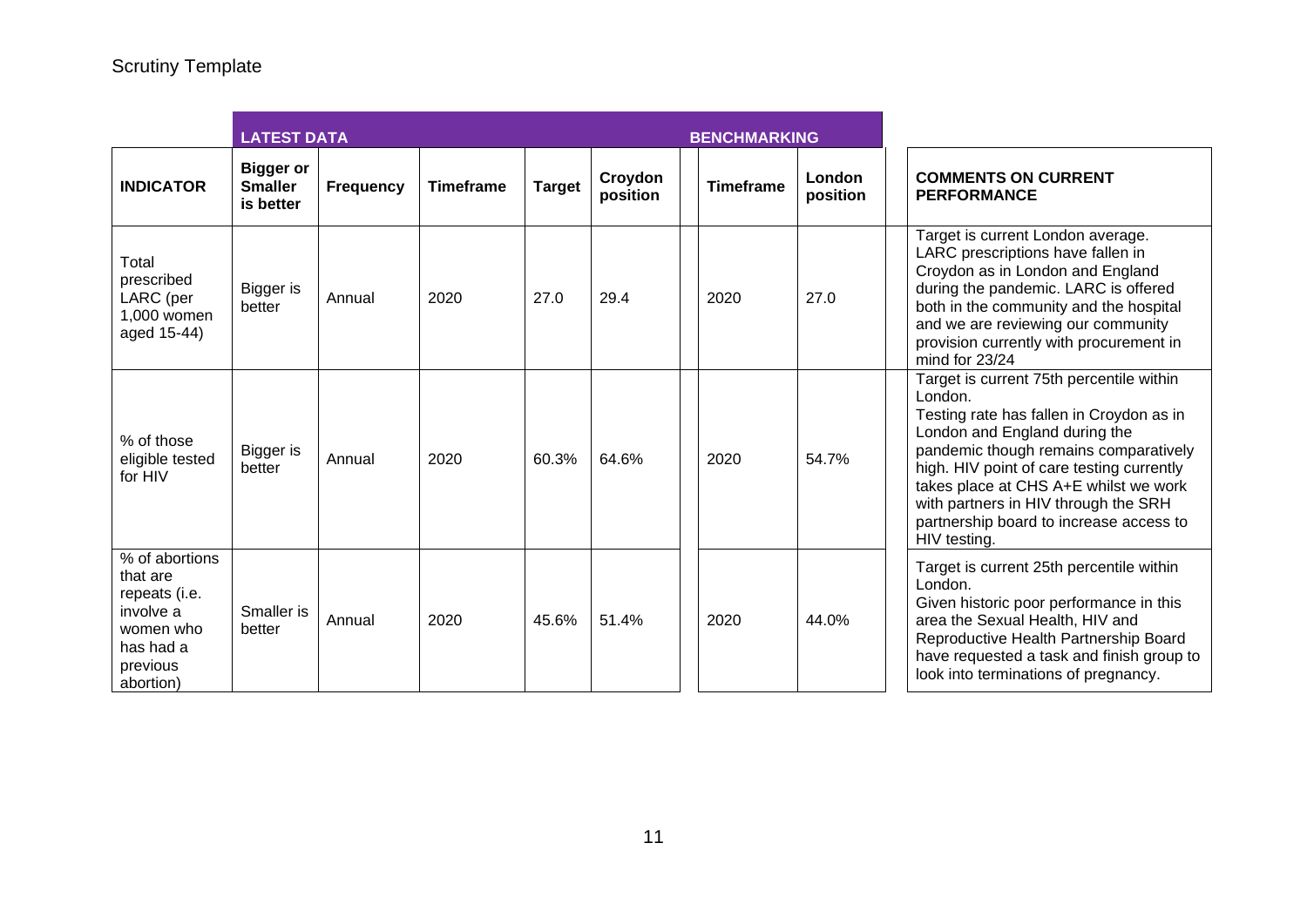|                                                                                              | <b>LATEST DATA</b>                              |                  |                  | <b>BENCHMARKING</b> |                     |  |                  |                    |  |
|----------------------------------------------------------------------------------------------|-------------------------------------------------|------------------|------------------|---------------------|---------------------|--|------------------|--------------------|--|
| <b>INDICATOR</b>                                                                             | <b>Bigger or</b><br><b>Smaller</b><br>is better | <b>Frequency</b> | <b>Timeframe</b> | <b>Target</b>       | Croydon<br>position |  | <b>Timeframe</b> | London<br>position |  |
| % of adults<br>(aged 18-64)<br>in routine and<br>manual<br>occupations<br>who are<br>smokers | Smaller is<br>better                            | Annual           | 2020             | 19.3%               | 11.6%               |  | 2020             | 19.3%              |  |
| % of adults<br>$(\text{aged }18+)$<br>classified as<br>overweight or<br>obese                | Smaller is<br>better                            | Annual           | 2020/21          | 61.1%               | 61.8%               |  | 2020/21          | 56.0%              |  |
| % of residents<br>reporting good<br>life satisfaction<br>(% of survey<br>respondents         | Bigger is<br>better                             | Annual           | 2020/21          | 79.0%               | 81.3%               |  | 2020/21          | 75.1%              |  |

#### **NTS ON CURRENT MANCE**

current London average. no historical data as the survey l its methodology in 2020 so re not comparable. Croydon has ated healthy lifestyle service that asses smoking cessation, brief nterventions and weight ment. This service is currently lesigned in partnership with the align to the Primary care ed model. There is also a south don NHS programme for cessation to increase acute and ealth in-house provision. current 25th percentile within has an integrated healthy programme providing adult anagement support. Public re also looking to commission a aht management programme the Black Caribbean population. a multi-agency healthy weight hip which has an action plan to obesity that requires action e council, VSC and NHS. current 75th percentile within cross cutting council and partner asure of success. There are a of programmes due to be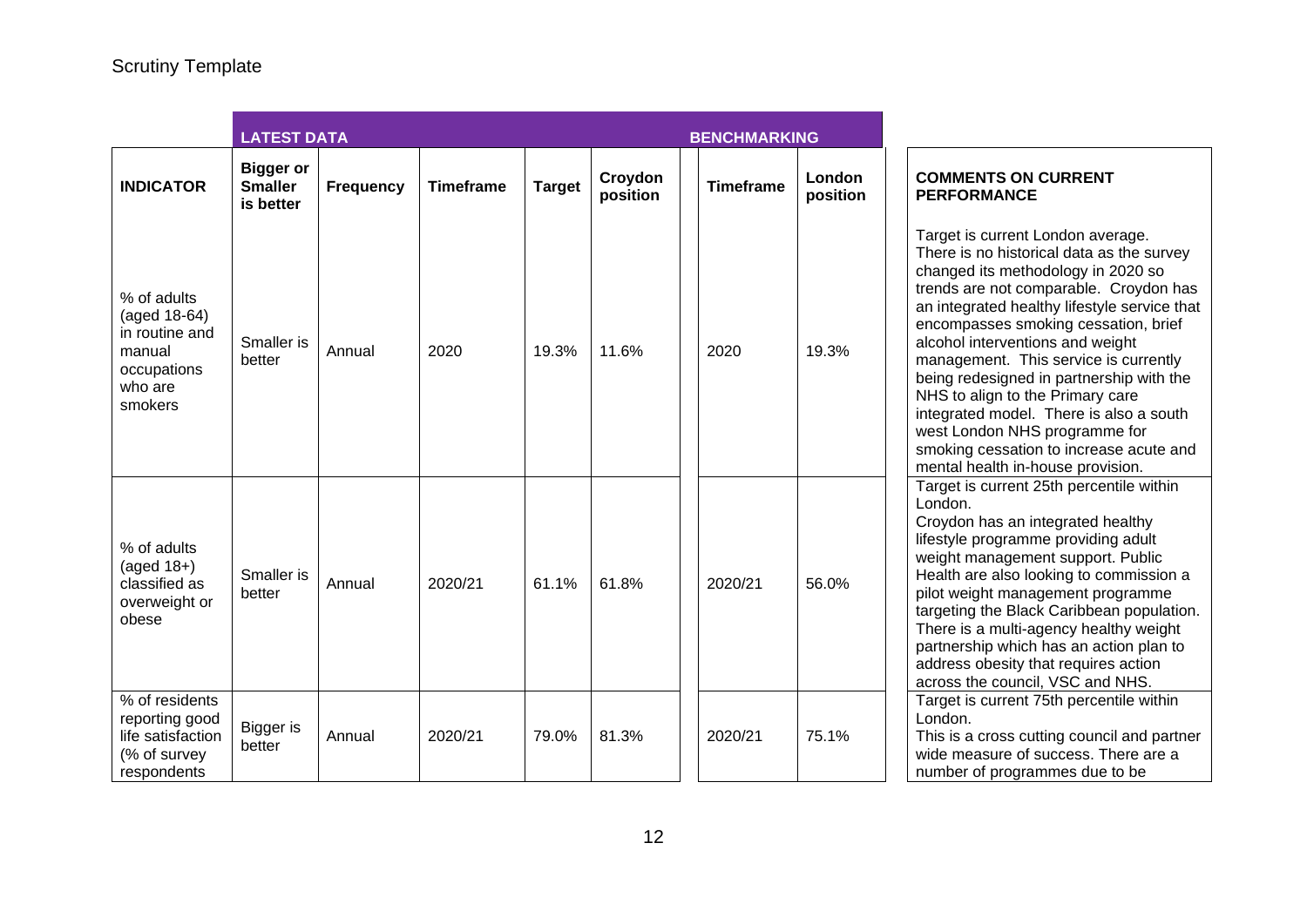|                                                                                                         | <b>LATEST DATA</b>                              |                  |                  |               | <b>BENCHMARKING</b> |                  |                    |                                                                                                                                                                                                                                                                                                                                                                                                                                                                                                    |
|---------------------------------------------------------------------------------------------------------|-------------------------------------------------|------------------|------------------|---------------|---------------------|------------------|--------------------|----------------------------------------------------------------------------------------------------------------------------------------------------------------------------------------------------------------------------------------------------------------------------------------------------------------------------------------------------------------------------------------------------------------------------------------------------------------------------------------------------|
| <b>INDICATOR</b>                                                                                        | <b>Bigger or</b><br><b>Smaller</b><br>is better | <b>Frequency</b> | <b>Timeframe</b> | <b>Target</b> | Croydon<br>position | <b>Timeframe</b> | London<br>position | <b>COMMENTS ON CURRENT</b><br><b>PERFORMANCE</b>                                                                                                                                                                                                                                                                                                                                                                                                                                                   |
| scoring 7 or<br>higher)                                                                                 |                                                 |                  |                  |               |                     |                  |                    | launched with an aim to improve<br>wellbeing and mental resilience.                                                                                                                                                                                                                                                                                                                                                                                                                                |
| % of children<br>receiving 6-8<br>week review<br>by health<br>visitor                                   | <b>Bigger</b> is<br>better                      | Quarterly        | Q3 21/22         | 66.5%         | 58.5%               | Q3 21/22         | 72.0%              | Target is current 25th percentile within<br>London.<br>History of poor performance largely due<br>to staffing issues. Monthly monitoring and<br>improvement plan in place.                                                                                                                                                                                                                                                                                                                         |
| % of children<br>who received<br>a 2 - 2.5 year<br>review                                               | Bigger is<br>better                             | Quarterly        | Q3 21/22         | 51.7%         | 35.2%               | Q3 21/22         | 63.6%              | Target is current 25th percentile within<br>London.<br>History of poor performance largely due<br>to staffing issues. Monthly monitoring and<br>improvement plan in place.                                                                                                                                                                                                                                                                                                                         |
| Teenage<br>conception<br>rate (per 1,000<br>women aged<br>$15-17$                                       | Smaller is<br>better                            | Annual           | 2020             | 12.0          | 11.3                | 2020             | 9.8                | Target is current 25th percentile within<br>London.<br>Rates have fallen dramatically in 2020 as<br>a result of the pandemic. We are working<br>with our local sexual health provider to<br>continue to increase and improve health<br>promotion programmes and activities to<br>ensure these rates continue to decrease.                                                                                                                                                                          |
| % of children<br>aged 10-11<br>years (children<br>in year 6)<br>classified as<br>obese or<br>overweight | Smaller is<br>better                            | Annual           | 2019/20          | 38.2%         | 39.5%               | 2019/20          | 38.2%              | Target is current London average.<br>Owing to the suspension of the National<br>Childhood Measurement Programme<br>during the pandemic there is no updated<br>information for 2020/21. The Healthy<br>Schools programme includes a focus on<br>healthy food in schools. Public health are<br>working with the NHS to develop a Tier<br>3/4 healthy weight service. The Food<br>and Healthy Weight Partnership has a<br>range of actions across the wider<br>determinants of health, and two grants |